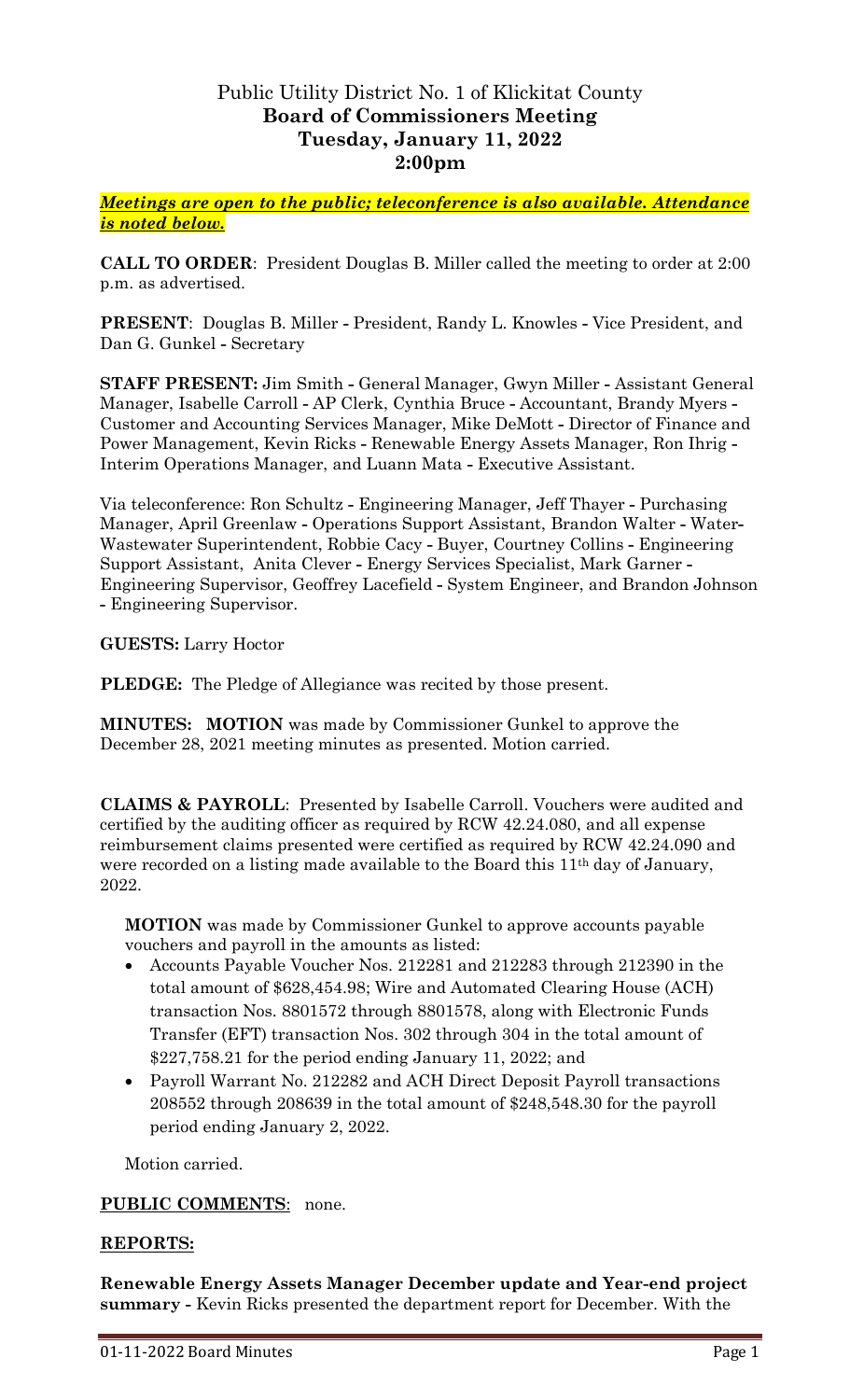outage in December the plant fell to 94.7%, slightly below the year-end goal of 95% reliability factor. He discussed the outage challenges faced in December and staffs' efforts making repairs and solving contractor challenges. The amine system operation continues to be the challenging section of the plant. Staff continues to look for opportunities to improve its operation.

Kevin spoke with Solar Gas Turbine engineers when he attended the Renewable Natural Gas Coalition's annual meeting last month. They are still adamant that the combustion turbines require rebuilding. We are evaluating changing out components to allow for operation off RNG fuel. This will allow KPUD to provide capacity product sales opportunities. Staff is still evaluating this as a potential future revenue opportunity and we continue discussions with other turbine rebuilding resources. We will need to reapply for our air operating permit if we choose to move forward with this project.

We have installed FRP composite grating on the RNG skid. This has significantly decreased the slips, trips and falls hazards that have been experienced during inclement weather.

Lastly, Kevin discussed the Loci project. Gas output is increasing; they have added an extra site technician, and the system seems to be operating well, but there are still operating issues that need to be resolved if the system is to meet our requirements. Cell communications in this area is challenging, so we are working with Loci staff on cellular booster options. Commissioner Gunkel suggested investigating the option of running fiber back to a cell booster. Staff will investigate fiber options. Well head monitor batteries are solar charged and with the lack of sunlight, cloud cover and fog that can last for multiple days, battery backup is also an area of immediate focus.

**Power and Finance December update and Hedging Annual update -** Mike DeMott presented the department report. He provided a 2021 recap of actual Mid-C market prices vs market prices at the time of setting the 2021 budget. Long-term forward market prices for Mid-C power continues to be monitored and was presented. Our 2021 power pricing hedging efforts provided benefit to wholesale power purchases when compared to outcome of unhedged power costs as market pricing increased during 2021. This pricing movement yielded a positive impact to revenues received from White Creek Wind related sales. 2022 hedges and were reviewed. We have not hedged any 2023 hours yet.

The 2021 White Creek Wind generation was reviewed and it was discussed that actual sold volumes lagged KPUD's tier 1 share of metered output. Commissioner Gunkel asked who would benefit from this margin. Mike will investigate further and report back.

Discussion was held on the topic of the current White Creek asset purchase option contract and the potential sales of the project. Long-term revenue provided by our 230kV transmission system was discussed and staff is aware of pending expiration of revenue producing contracts. Replacement contracts are a priority item.

Mike provided a Super Peak update. In November, BPA transitioned to a new vendor for meter data. We are trying to work through this transition to ensure our information is reporting correctly, but at this time it appears that the super peak elections yielded roughly \$30,000 in savings over the Oct-Dec period. We modeled this program to break even, so this is positive so far.

Lastly, we have begun to prepare for a 2022 Cost of Service Analysis. We would like to dive deeper this year and complete a full evaluation of several options which were presented. The board agreed that the options presented included areas of focus they have considered important.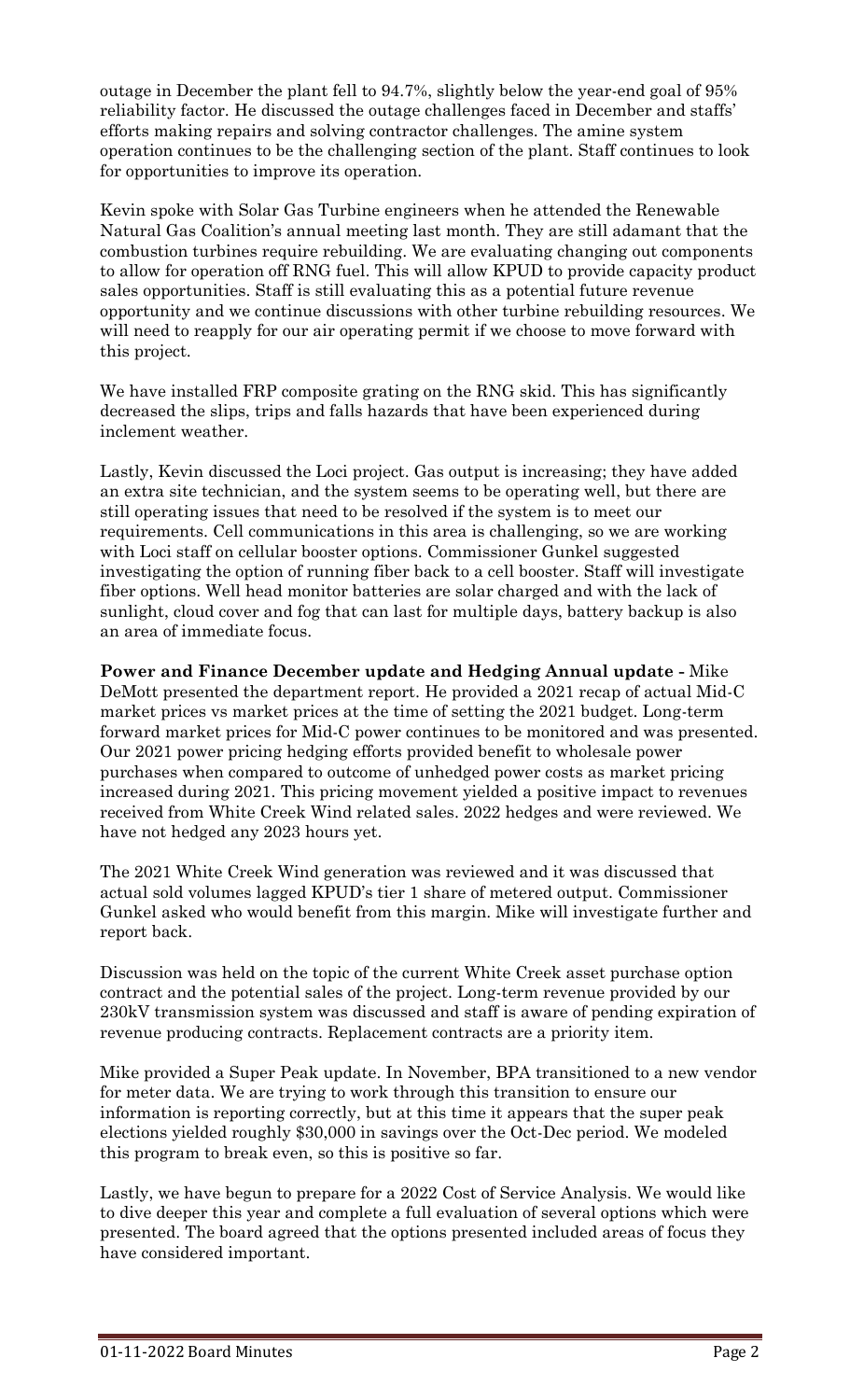**November Financial update -** Cynthia Bruce reviewed the November financial statement. Minimal changes to the year-end forecasted revenues were made. These changes included removing additional COVID grant reimbursement, which will be recognized in 2022, as well as decreased RNG generation revenue. Year-end expenses were also adjusted to include additional spending expected for McNary, as well as increased labor costs to both O&M and Customer Service based on latest month's trends. Our debt service coverage is 1.83. We have updated our other miscellaneous cash flow adjustments to reflect 0, as well as decreased anticipated capital spending due to projects that will not be completed prior to year-end. The removed projects were re-budgeted in future years. Day's cash on hand was 270.

**COMMISSIONER DOUGLAS MILLER -** Commissioner Miller discussed the Washington Public Utility District Association bill tracking summary.

**COMMISSIONER RANDY KNOWLES -** Commissioner Knowles stated that he has a meeting scheduled with Dan Spatz, a resident from the Snowden community, to discuss high speed internet opportunities for the Snowden area. A review will be provided at a future meeting.

**COMMISSIONER DAN GUNKEL -** Commissioner Gunkel discussed the Columbia Generation Stations' year-end statistics. They are operating at 100% power and running well. All areas are measuring in the green. This is a significant improvement from 12 years ago.

# **ASSISTANT GENERAL MANAGER - Gwyn Miller presented the current operational update.**

 Emergency Declaration **-** Gwyn Miller discussed the outage circumstances that staff endured over the past week, the mutual aid crews on the property and the significant number of outages reported. Gwyn requested that the commissioners deem this period a major disaster. **MOTION** was made by Commissioner Gunkel to declare a major disaster due to significant damage to KPUD equipment and services that caused extensive outages from January 2nd, through January 9th, 2022. Motion carried.

Ron Ihrig complimented staff for their dedication, response to the situation and professionalism addressing our customers' concerns. He stated that the new resources such as the drone program and the NISC outage management program have elevated our ability to assess, prioritize and respond appropriately. He also complimented the two Cowlitz PUD crews for their response efforts and dedication to get the work completed.

- Staffing **-** We have two open positions at this time; a lineman and an entry level IT position. Our apprenticeship program is growing and we will have two apprentices topping out in August. We also have an additional two employees who were indentured into the apprentice program in October. Commissioner Knowles asked if we still participate in high school vocational programs and job fairs. We continue to participate, but COVID has significantly restricted opportunities. Commissioner Knowles suggested we consider a local scholarship for the lineman trade.
- Long-term care **-** The state has not clarified and completed the implementation of this program, so we have not started employee deduction yet. If required, we will make this retroactive once the program parameters are clearly defined.
- Delayed customer billing **-** Brandy Myers discussed the impact weather has had on customer billings and asked that the board grant extensions and not charge penalty fees due to delayed mail delivery services for the month of January. **MOTION** was made by Commissioner Gunkel to suspend the delinquent process and subsequent fees and penalties notices for the month of January in response to the severe weather conditions that delayed postal